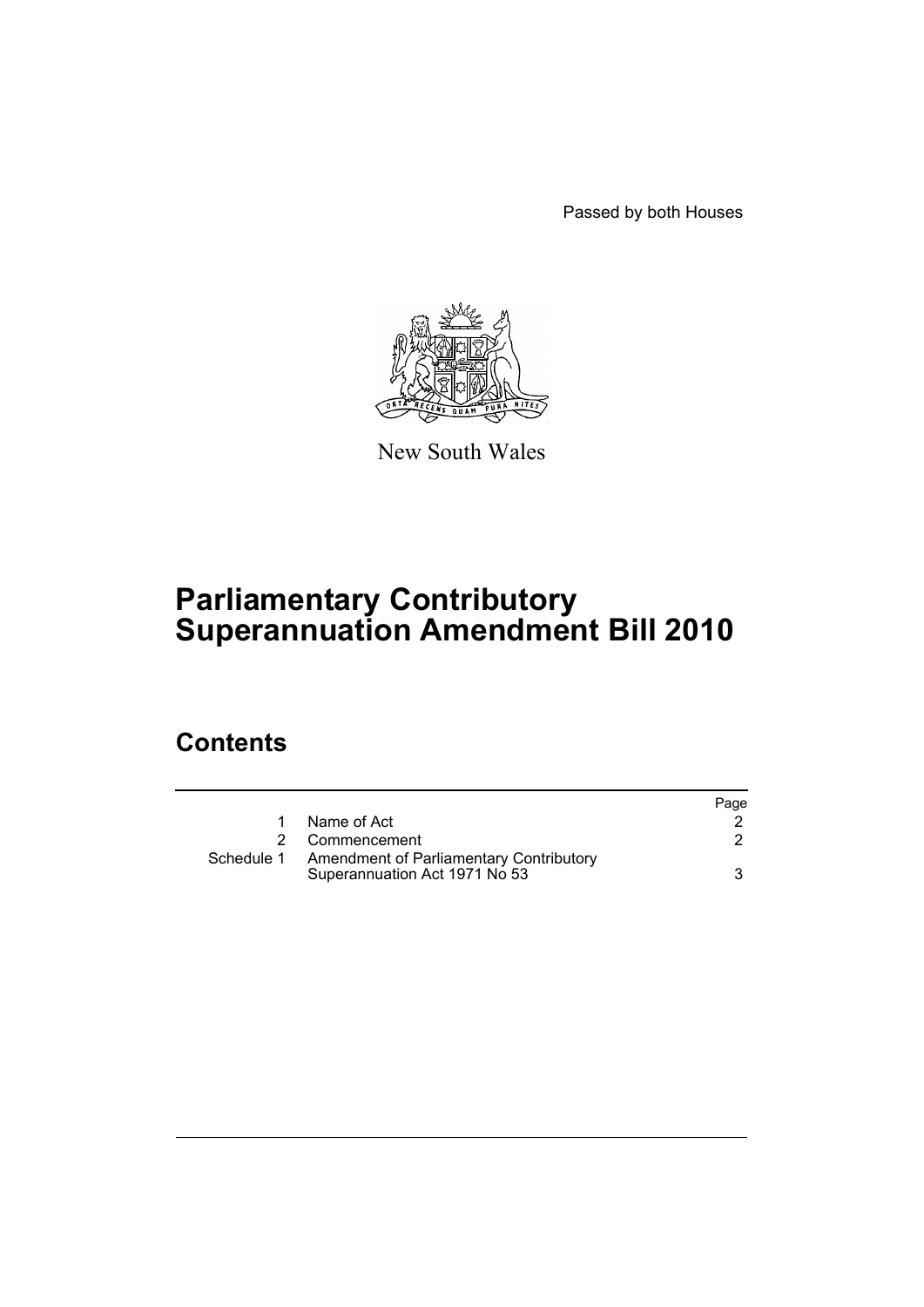*I certify that this public bill, which originated in the Legislative Assembly, has finally passed the Legislative Council and the Legislative Assembly of New South Wales.*

> *Clerk of the Legislative Assembly. Legislative Assembly, Sydney, , 2010*



New South Wales

## **Parliamentary Contributory Superannuation Amendment Bill 2010**

Act No , 2010

An Act to amend the *Parliamentary Contributory Superannuation Act 1971* to correct drafting oversights in the scheme closure provisions of that Act.

*I have examined this bill and find it to correspond in all respects with the bill as finally passed by both Houses.*

*Assistant Speaker of the Legislative Assembly.*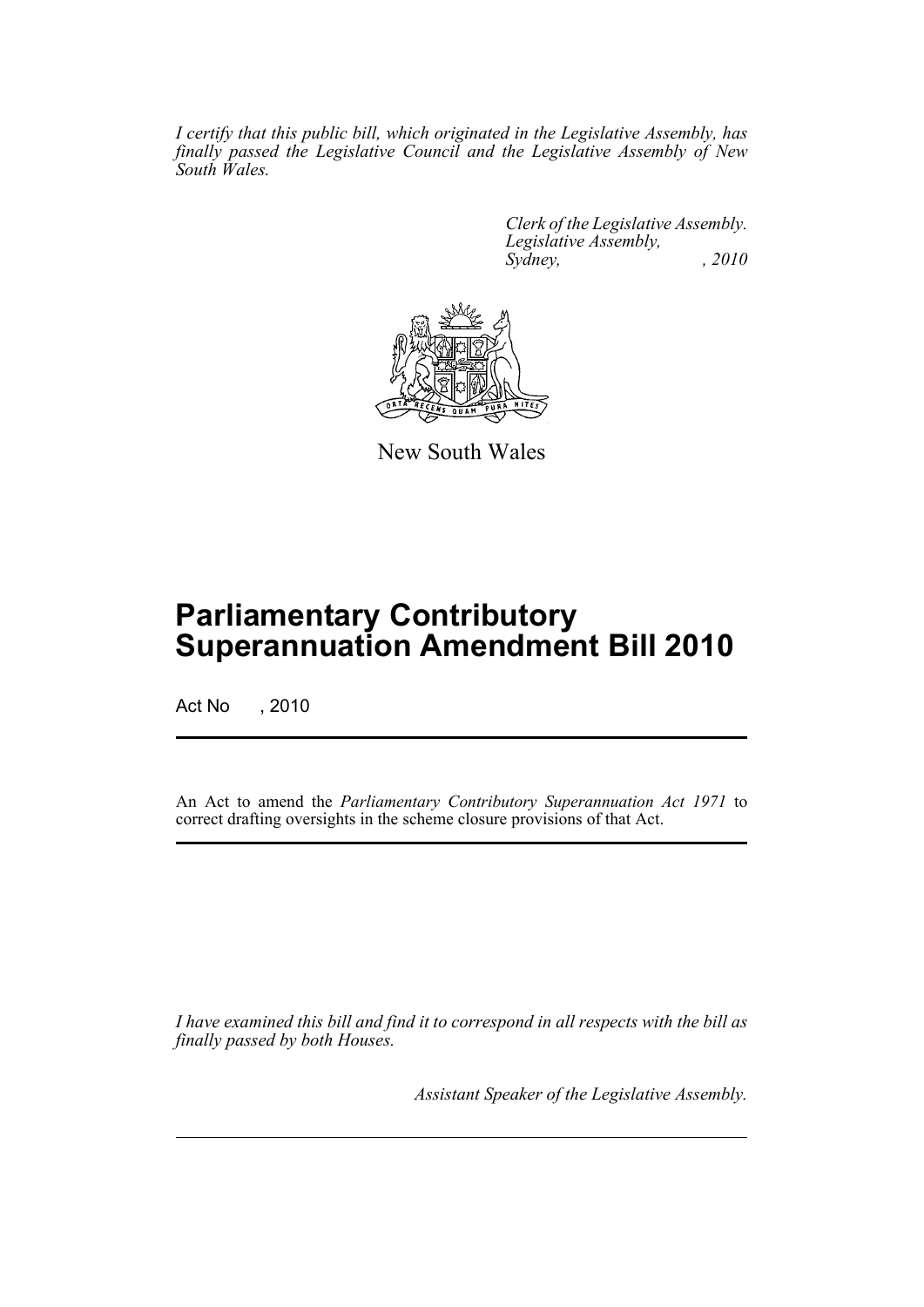#### <span id="page-2-0"></span>**The Legislature of New South Wales enacts:**

#### **1 Name of Act**

This Act is the *Parliamentary Contributory Superannuation Amendment Act 2010*.

#### <span id="page-2-1"></span>**2 Commencement**

This Act is taken to have commenced on 7 December 2005 (the date of commencement of the *Parliamentary Superannuation Legislation Amendment Act 2005)*.